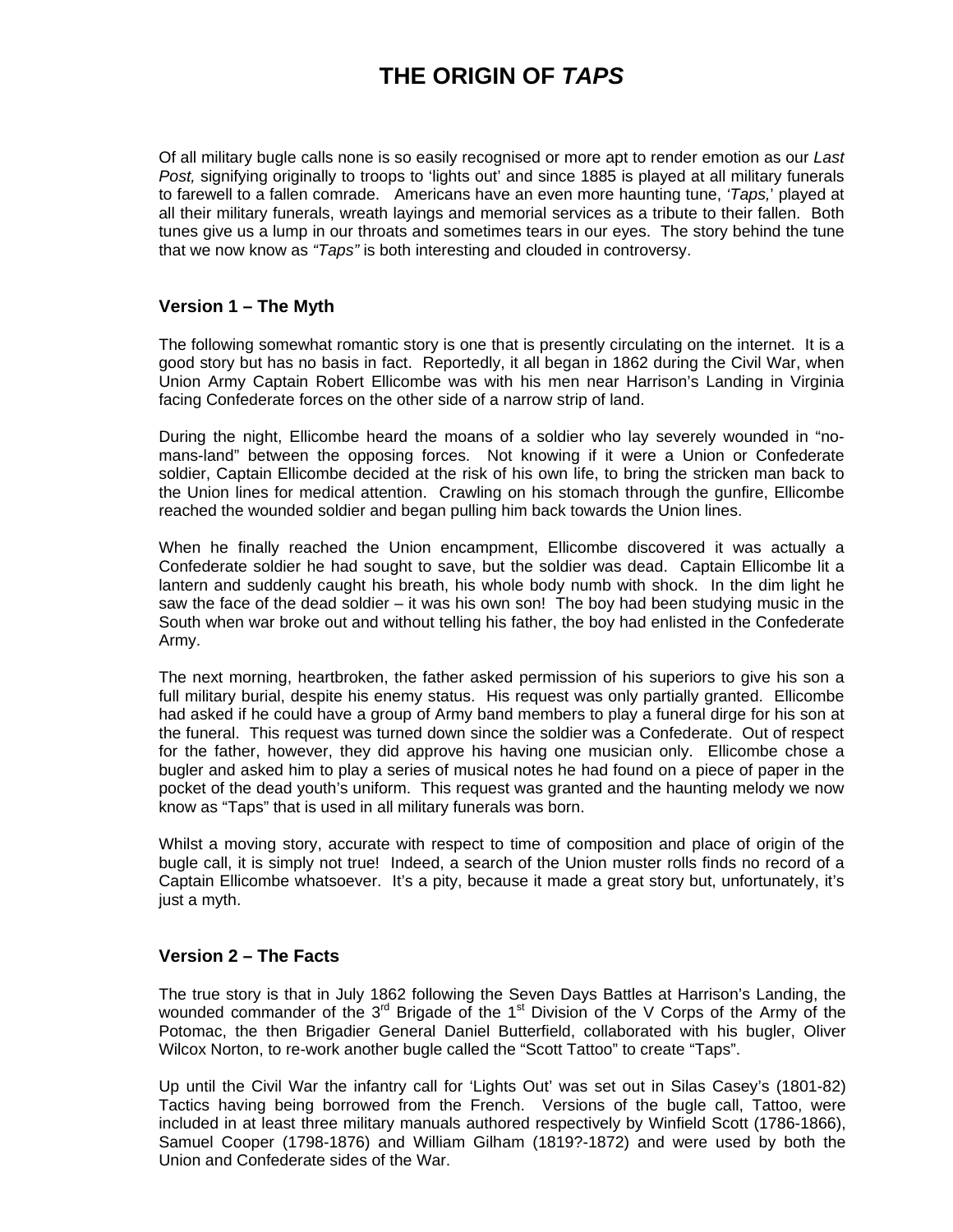Originally, 'Tattoo' was sounded to notify soldiers to cease their evening's drinking and return to their lines and was sounded one hour before the final call of the day to extinguish all lights and fires. During the early part of the Civil War versions of 'Tattoo' were played at the conclusion of each day. Butterfield believed this regular call for 'Lights Out' was too formal to signal day's end and with the aid of his bugler (see next page) adapted the "Scott Tattoo" to create 'Taps'. The new call was sounded that night in July 1862 for Butterfield's brigade, soon spreading to other units and formations of the Union Army and was even used by the Confederates. Taps was finally confirmed in orders as the official bugle call for 'Lights Out' after the War in 1867.

The 24 notes that comprise this haunting tune are:



General Butterfield, in "composing" this call and directing that it be used for "Taps" in his brigade, could not have foreseen its popularity and the use for another purpose into which it would grow.

There are no official words to 'Taps' although there are many versions that have been written, some more popular than others. In the next edition of this Newsletter some of the more poplar verses to the tune will be presented.

Today, whenever a man is buried with military honours anywhere in the United States, the ceremony is concluded by firing three volleys of musketry over the grave, and sounding with the trumpet or bugle "Put out the lights. Go to sleep"...There is something singularly beautiful and appropriate in the music of this wonderful call. Its strains are melancholy, yet full of rest and peace. Its echoes linger in the heart long after its tones have ceased to vibrate in the air."

## **Taps - Out of the Horses' Mouths**

The interesting account of how Butterfield composed the call surfaced in 1898 following a magazine article written that summer. The August, 1898, issue of *Century Magazine* contained an article called *The Trumpet in Camp and Battle*, by Gustav Kobbe, a music historian and critic. He was writing about the origin of bugle calls in the Civil War and in reference to Taps, wrote:

*"In speaking of our trumpet calls I purposely omitted one with which it seemed most appropriate to close this article, for it is the call which closes the soldier's day … Lights Out. I have not been able to trace this call to any other service. If it seems probable, it was original with Major Seymour, he has given our army the most beautiful of all trumpet-calls."* 

Kobbe was using as an authority the Army Drill Manual on Infantry Tactics prepared by Major General Emory Upton in 1867 (and revised in 1874). The bugle calls in this manual were compiled by Major (later General) Truman Seymour of the 5th U.S. Artillery. 'Taps' was called 'Extinguish Lights' in these manuals since it was to replace the 'Lights Out' call disliked by Butterfield. The title of the call was not changed until later, although other manuals started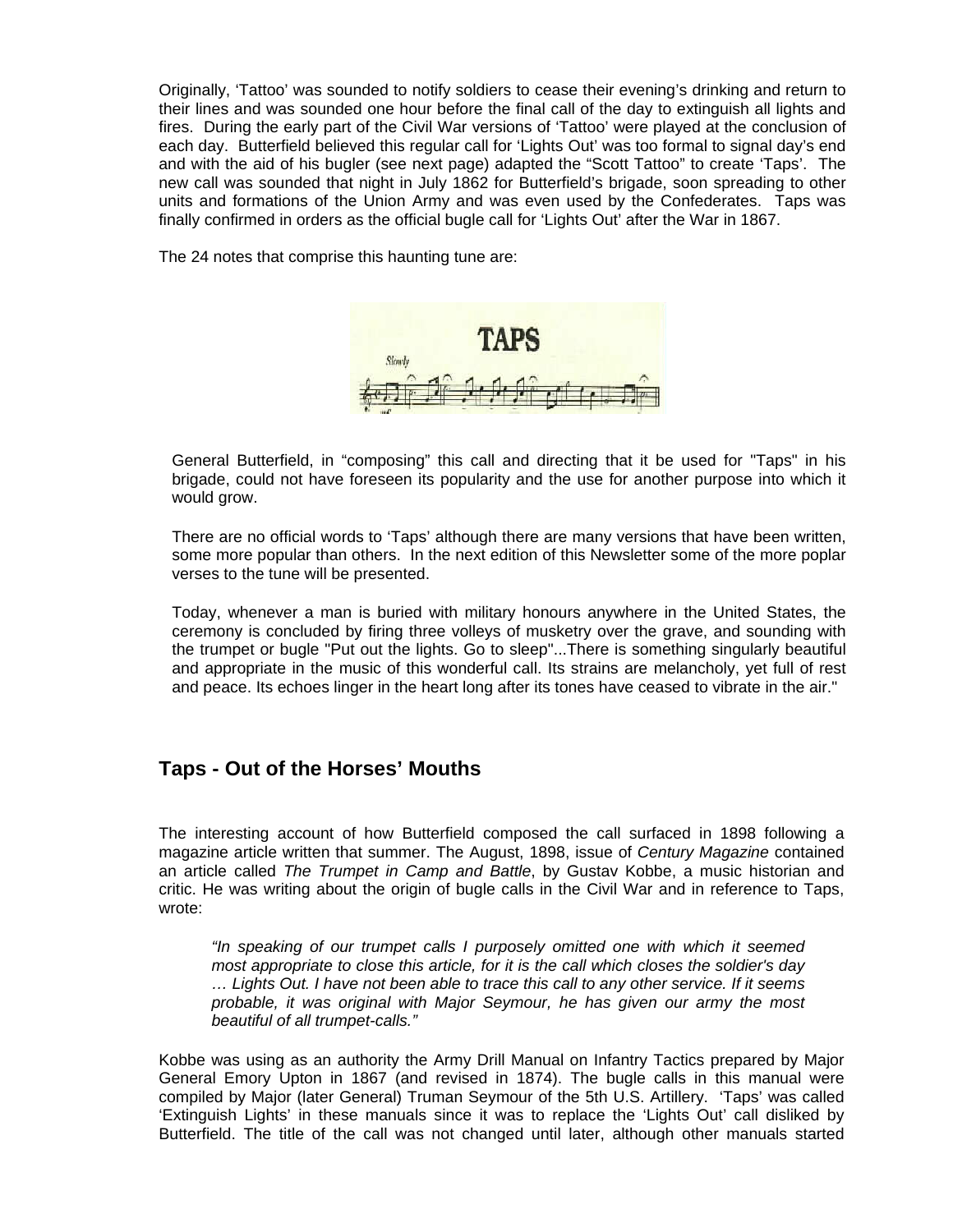calling it 'Taps' because most soldiers knew it by that name. Since Seymour was responsible for the music in the Army manual, Kobbe assumed, albeit incorrectly, that he had written the call.

Kobbe's inability to find the origin of 'Extinguish Lights' (Taps) prompted a letter from Oliver W. Norton in Chicago who claimed he knew how the call came about and that he was the first to perform it.

*"Chicago, August 8, 1898* 

*I* was much interested in reading the article by Mr. Gustav Kobbe, on the Trumpet *and Bugle Calls, in the August Century. Mr. Kobbe says that he has been unable to trace the origin of the call now used for Taps, or the Go to sleep, as it is generally called by the soldiers. As I am unable to give the origin of this call, I think the* following statement may be of interest to Mr. Kobbe and your readers. During the early part of the Civil War I was bugler at the Headquarters of Butterfield's Brigade, *Morell's Division, Fitz-John Porter's Corps, Army of the Potomac. Up to July, 1862, the Infantry call for Taps was that set down in Casey's Tactics, which Mr. Kobbe says was borrowed from the French. One day, soon after the seven days battles on the Peninsular, when the Army of the Potomac was lying in camp at Harrison's Landing, General Daniel Butterfield, then commanding our Brigade, sent for me, and showing me some notes on a staff written in pencil on the back of an envelope, asked me to sound them on my bugle. I did this several times, playing the music as written. He changed it somewhat, lengthening some notes and shortening others, but retaining the melody as he first gave it to me. After getting it to his satisfaction, he directed me to sound that call for Taps thereafter in place of the regulation call.* 

*The music was beautiful on that still summer night, and was heard far beyond the limits of our Brigade. The next day I was visited by several buglers from neighboring* (sic) *Brigades, asking for copies of the music which I gladly furnished. I think no general order was issued from army headquarters authorizing the substitution of this*  for the regulation call, but as each brigade commander exercised his own discretion *in such minor matters, the call was gradually taken up through the Army of the Potomac. I have been told that it was carried to the Western Armies by the 11th and 12th Corps, when they went to Chattanooga in the fall of 1863, and rapidly made It s way through those armies. I did not presume to question General Butterfield at the time, but from the manner in which the call was given to me, I have no doubt he composed it in his tent at Harrison's Landing. I think General Butterfield is living at Cold Spring, New York. If you think the matter of sufficient interest, and care to write him on the subject, I have no doubt he will confirm my statement. - Oliver W. Norton"* 

The editor did write to Butterfield as suggested by Norton. In answer to the inquiry from the editor of the Century, General Butterfield writing from Gragside, Cold Spring, under the date of August 31, 1898, wrote:

*"I recall, in my dim memory, the substantial truth of the statement made by Norton, of the 83rd Pa., about bugle calls. His letter gives the impression that I personally wrote the notes for the call. The facts are, that at the time I could sound calls on the bugle as a necessary part of military knowledge and instruction for an officer commanding a regiment or brigade. I had acquired this as a regimental commander. I had composed a call for my brigade, to precede any calls, indicating that such were calls, or orders, for my brigade alone. This was of very great use and effect on the march and in battle. It enabled me to cause my whole command, at times, in march, covering over a mile on the road, all to halt instantly, and lie down, and all arise and start at the same moment; to forward in line of battle, simultaneously, in action and charge etc. It saves fatigue. The men rather liked their call, and began to sing my name to it. It was three notes and a catch. I can not write a note of music, but have gotten my wife to write it from my whistling it to her, and enclose it. The men would sing, Dan, Dan, Dan, Butterfield, Butterfield to the notes when a call came. Later, in*